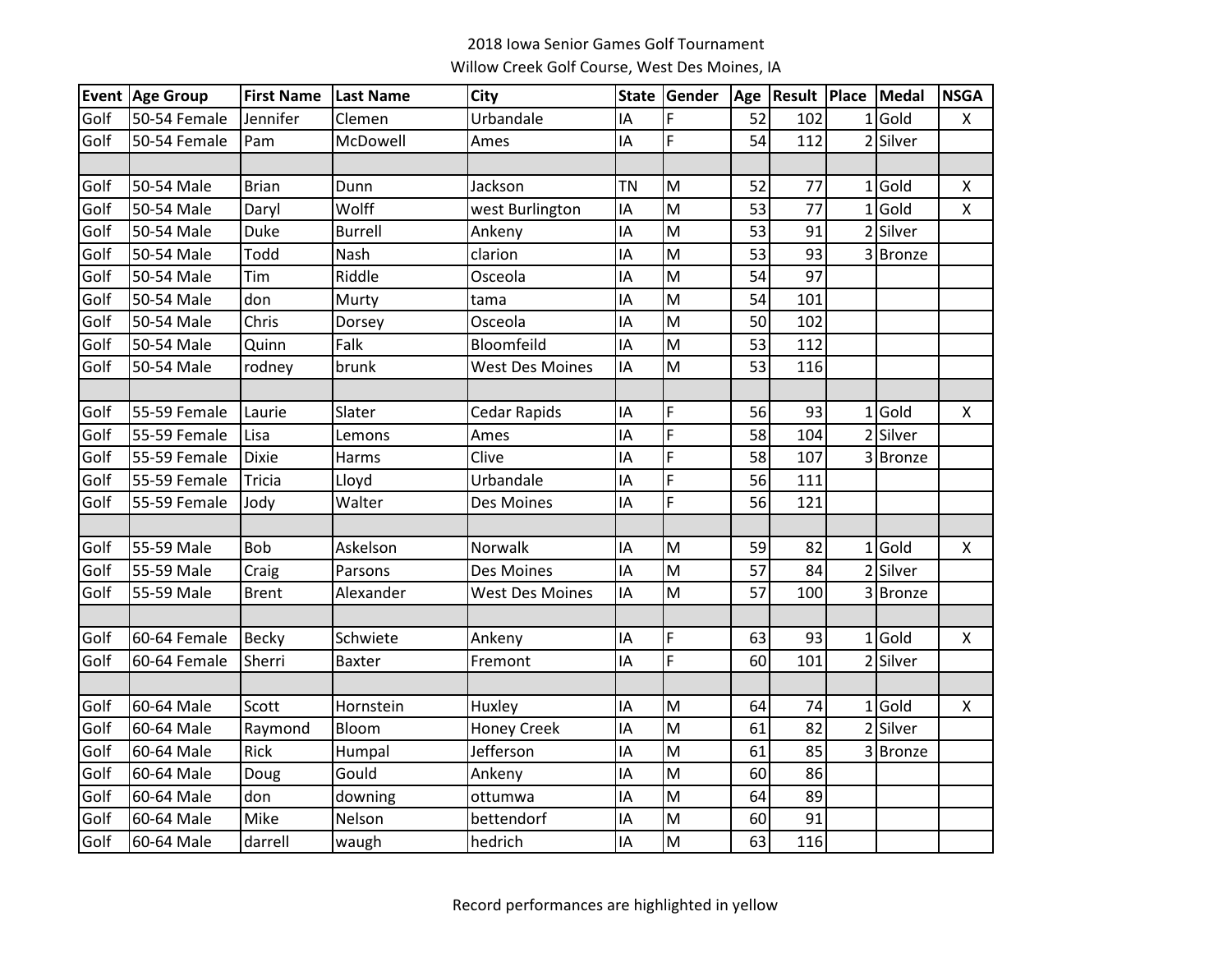## 2018 Iowa Senior Games Golf Tournament Willow Creek Golf Course, West Des Moines, IA

| Golf | 65-69 Female | Joycelyn      | Beaver         | Oskaloosa              | IA        | F                                                                                     | 69 | 100 | 1 | Gold     | $\mathsf{X}$              |
|------|--------------|---------------|----------------|------------------------|-----------|---------------------------------------------------------------------------------------|----|-----|---|----------|---------------------------|
|      |              |               |                |                        |           |                                                                                       |    |     |   |          |                           |
| Golf | 65-69 Male   | Larry         | Castagnoli     | Clive                  | IA        | M                                                                                     | 69 | 72  |   | $1$ Gold | $\pmb{\times}$            |
| Golf | 65-69 Male   | Steven        | Hartman        | Winterset              | IA        | M                                                                                     | 68 | 76  |   | 2 Silver | $\pmb{\chi}$              |
| Golf | 65-69 Male   | Jerry         | Hora           | lowa City              | IA        | M                                                                                     | 67 | 77  |   | 3 Bronze | $\mathsf{\chi}$           |
| Golf | 65-69 Male   | Jason         | Douglas        | <b>West Des Moines</b> | IA        | M                                                                                     | 68 | 78  |   |          | $\pmb{\chi}$              |
| Golf | 65-69 Male   | Mark          | McDowell       | Hampton                | IA        | M                                                                                     | 65 | 82  |   |          |                           |
| Golf | 65-69 Male   | Dennis        | Baysinger      | Norwalk                | IA        | M                                                                                     | 69 | 84  |   |          |                           |
| Golf | 65-69 Male   | gary          | tomas          | tama                   | IA        | M                                                                                     | 67 | 85  |   |          |                           |
| Golf | 65-69 Male   | Gary          | <b>Myers</b>   | Urbandale              | IA        | M                                                                                     | 65 | 86  |   |          |                           |
| Golf | 65-69 Male   | Roger         | Schmiedeskamp  | Urbandale              | IA        | M                                                                                     | 69 | 87  |   |          |                           |
| Golf | 65-69 Male   | mike          | tomas          | tama                   | IA        | M                                                                                     | 65 | 88  |   |          |                           |
| Golf | 65-69 Male   | Robert        | Swanson        | <b>Coal Valley</b>     | IL        | M                                                                                     | 66 | 89  |   |          |                           |
| Golf | 65-69 Male   | dennis        | johnson        | tama                   | IA        | M                                                                                     | 65 | 90  |   |          |                           |
| Golf | 65-69 Male   | William       | Lipes          | <b>West Des Moines</b> | IA        | M                                                                                     | 68 | 92  |   |          |                           |
| Golf | 65-69 Male   | Edward        | McDaniel       | Winterset              | IA        | M                                                                                     | 65 | 93  |   |          |                           |
| Golf | 65-69 Male   | Rick          | Judge          | Albia                  | IA        | M                                                                                     | 69 | 95  |   |          |                           |
| Golf | 65-69 Male   | Dan           | Zimmerman      | <b>West Des Moines</b> | IA        | M                                                                                     | 67 | 100 |   |          |                           |
| Golf | 65-69 Male   | verle         | johnson        | waukee                 | IA        | M                                                                                     | 66 | 113 |   |          |                           |
|      |              |               |                |                        |           |                                                                                       |    |     |   |          |                           |
| Golf | 70-74 Female | Sylvia        | Lenz           | Clive                  | IA        | F                                                                                     | 72 | 84  |   | $1$ Gold | X                         |
| Golf | 70-74 Female | Joyce         | Weigel         | Earlham                | IA        | F                                                                                     | 72 | 92  |   | 2 Silver | $\boldsymbol{\mathsf{X}}$ |
| Golf | 70-74 Female | Jane          | Suiter         | Marion                 | IA        | F                                                                                     | 70 | 99  |   | 3Bronze  |                           |
| Golf | 70-74 Female | Kay           | <b>Bromert</b> | Urbandale              | IA        | F                                                                                     | 73 | 109 |   |          |                           |
| Golf | 70-74 Female | Kathryn       | <b>Bennett</b> | West Des Moines        | IA        | F                                                                                     | 74 | 115 |   |          |                           |
| Golf | 70-74 Female | Neva          | Weisskopf      | Lehigh Acres           | <b>FL</b> | F                                                                                     | 70 | 117 |   |          |                           |
|      |              |               |                |                        |           |                                                                                       |    |     |   |          |                           |
| Golf | 70-74 Male   | Ed            | Pech           | lowa city              | IA        | $\mathsf{M}% _{T}=\mathsf{M}_{T}\!\left( a,b\right) ,\ \mathsf{M}_{T}=\mathsf{M}_{T}$ | 73 | 77  |   | $1$ Gold | $\pmb{\times}$            |
| Golf | 70-74 Male   | Thomas        | Szary          | Grinnell               | IA        | M                                                                                     | 73 | 78  |   | 2 Silver | $\pmb{\chi}$              |
| Golf | 70-74 Male   | Bill          | Williams       | Solon                  | IA        | M                                                                                     | 73 | 78  |   | 3 Bronze | $\pmb{\times}$            |
| Golf | 70-74 Male   | Pat           | Archibald      | Melrose                | IA        | M                                                                                     | 72 | 83  |   |          | $\pmb{\times}$            |
| Golf | 70-74 Male   | <b>Blaine</b> | Carter         | Albia                  | IA        | M                                                                                     | 71 | 84  |   |          |                           |
| Golf | 70-74 Male   | John          | Eyerly         | Winterset              | IA        | M                                                                                     | 74 | 84  |   |          |                           |